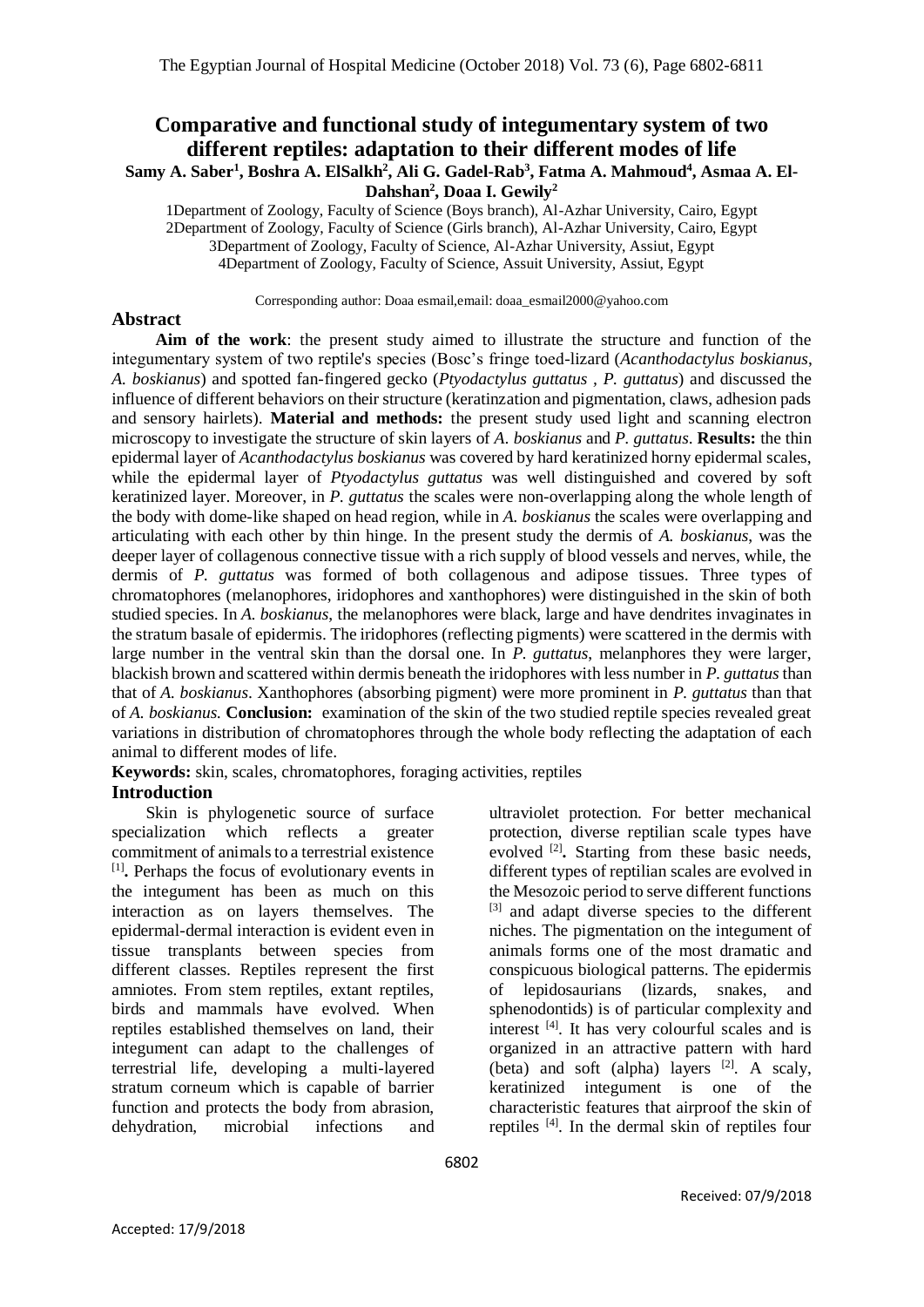basic types of pigment cells have been recognized: xanthophores, erythrophores, iridophores, and melanophores <sup>[5]</sup>. The colour intensity as well as the patterns of the skin in different reptilian species vary according to the distribution of epidermal melanocytes and dermal melanophores, lipophores (xantophores and erythrophores) and iridophores [6]. The spatial arrangement and architectural combination of these pigment cells can produce a multitude of skin colors in reptiles  $[5]$ . A study described the histology, structure, and the physiological importance of the squamate integument<sup>[2]</sup>.

Integument sense organs were firstly described for reptiles by **Leydig** [7] in the lizard's genera *Lacerta* and *Angus* and in the snake genus *Coronella*. The author described small depressions in the surface of their scales and considered them as "organs of the 6<sup>th</sup> sense" and compared them with the taste buds of fishes and amphibians. **Scortecci** [8] examined in details the receptors of Agamids and Iguanids species. Crotaline and Boid snakes possessed infrared imaging receptors called pit organs, which work along with their visual and other sensory system to enable them to detect, locate, and apprehend prey  $[9]$ . Little is known about the presence and structural pattern of these thermoregulatory organs in lizards. The receptors possessing hair-like structure were described by many authors under different names (hair-like structures, setae-bearing organs, receptors with bristles and so on). Landmann<sup>[10]</sup> described six different types of skin receptors; one with bristles and others without. **De Haan** <sup>[11]</sup> reported the presence of small sense-organ like pits on the top of the head of several Psammophine snake species including: *Dromophis lineatus*, *Malpolon monspessulanus,* several *Psammophis* species and *Rhamphiophis rubropunctatus*. The present work aimed to investigate the structure of skin and characterization of sensory organs at the dorsal and ventral skin surface of two lizard species with different habits (*Acanthodactylus buskianus* and *Ptyodactylus guttatus*).

## **Materials and Methods:**

# **Experimental animals:**

Fourteen adult Bosc's fringe-toed lizard, *Acanthodactylus boskianus* and spotted fan-toed geckos, *Ptyodactylus guttatus* were collected from different regions of Sinai and sacrificed by ether anesthesia. For light microscopic investigations, some specimens were fixed in 10% neutral formalin for two days and prepared for paraffin embedding; serial sections of 7μm were prepared and then stained with Haematoxylin and Eosin, Masson' trichromic stain and periodic acid Schiff reagent (PAS-reaction)<sup>[12]</sup>. U3cmos14000Kpa (usb2.0) model of camera were used to take the photos. For scanning electron microscopy specimens were fixed in 5% glutaraldehyde in a cacodylate buffer for 48 hr at 4ºC and washed in three changes of 0.1 % cacodylate buffer, then the specimens were post- fixed in a cacodylate buffered solution of 1% osmium tetroxide for 2 hr at 37ºC. The specimens were washed in the same buffer three times, dehydrated and then infiltrated with amyl acetate for two days. The drying of specimens is accomplished by the critical point drying using liquid Co2, mounted and sputter-coated with gold. The specimens were examined on a Jeol scanning electron microscope (J S M-5400I V), at 15 kv.

#### **Aim of the work:**

The present study deals with the examination of the integumentary system by light microscopy (LM) and scanning electron microscopy (SEM) of two adult lizards *Acanthodactylus boskianus* and *Ptyodactylus guttatus* collected from different regions of Sinai attempting to correlate the relationship between structure of the skin and their derivatives and the foraging habits of the two selected squamate species which differ in their classification as well as foraging strategy for feeding.

### **Results**

In both studied reptile species, the skin was investigated along the whole body and on limbs, under the light and scanning electron microscopes. The epidermal and dermal layers exhibited skin structure in vertical sections. **Histological investigation of body skin**

#### In *A. boskianus*, histological investigation of dorsal and ventral skin revealed that skin along the whole body was covered by flattened overlapping epidermal scales, while scales on the head region were dome-like shape tubercles being wider more than longer (**Figs.1A, 2A, 2 B).** Skin of both dorsal and ventral surfaces was composed of two principal layers; the epidermis and dermis which were followed by subcutaneous and muscle layers. In *A. boskianus*, the layers of epidermis were thin and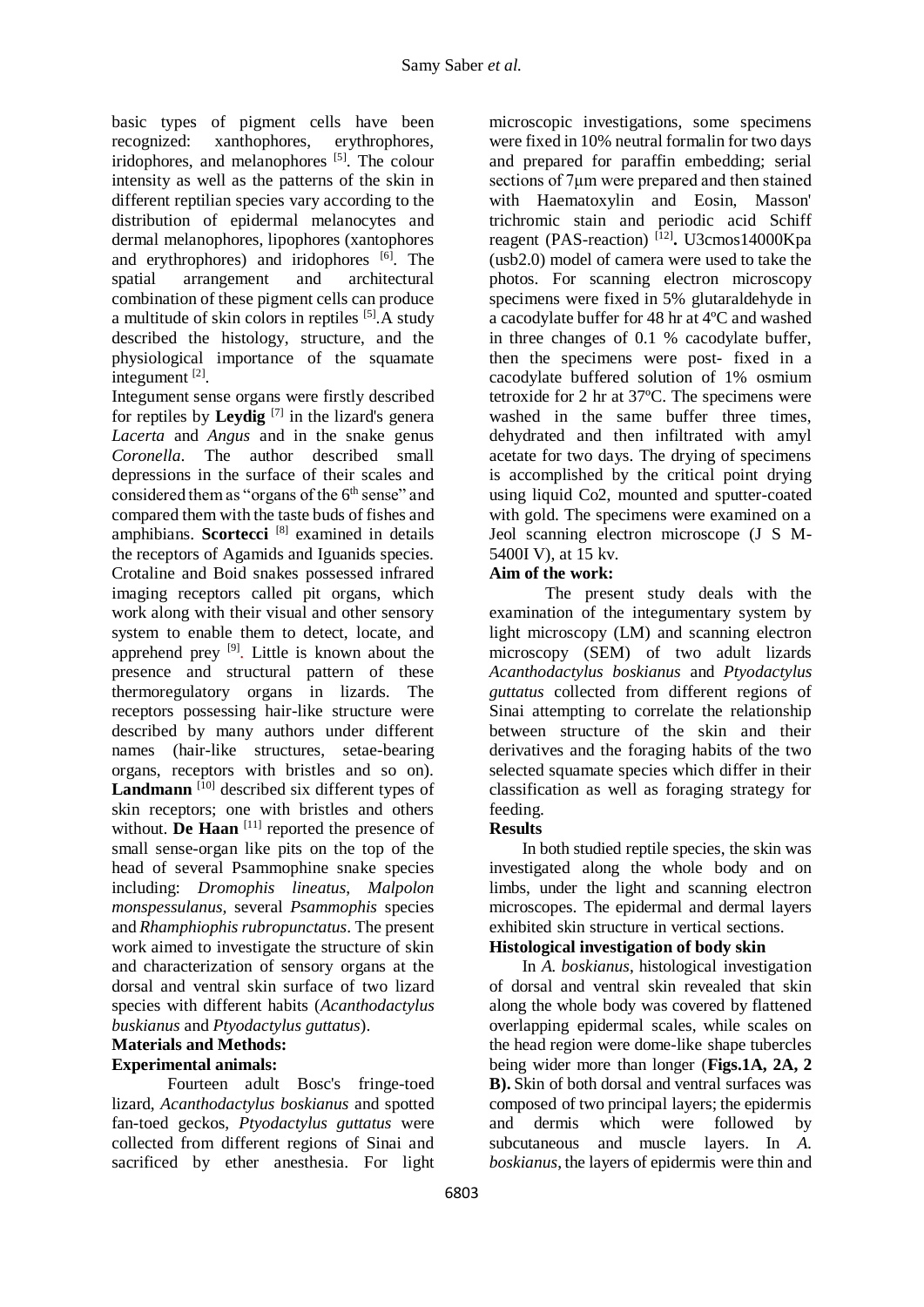difficult distinguished. Under high magnification we observed that the epidermis was composed of one or two nucleated layers; stratum basale and stratum granulosum. The stratum basale had cubodial cells with oval and rounded nuclei which lie on the basement membrane. The stratum granulosum constitutes the middle transitional layers which appear in some regions of the body, but not distinguished in the head region (**Figs. 1A, 2B).** The stratum granulosum was composed of 1-2 nucleated layers which were flattened superficially to forming the stratum corneum that was covered by hard keratin to form the horny epidermal scales (**Figs. 1B, 2B).** The horny scales were connected with each other by articulating membrane which was considered as a hinge between the epidermal scales. The thickness of epidermis of both dorsal and ventral surfaces was obviously thicker on the exposed scale surfaces than that in the hinge regions (**Figs. 1A, 2B).** The dermal layer was located beneath the epidermis that was formed of fibrous connective tissue fills with dense collagenous fibers and different types of chromatophores. Histological investigation of the skin of *A. boskianus* revealed that the outermost area of dermis of ventral skin consisted of abundant accumulation of iridophores (reflecting cells) more than that of the dorsal skin **(Figs. 1A, B).** The iridophores contained brownish-yellow granules and arranged in horizontal position adjoining to basement membrane of the epidermis. Moreover, it was observed that the appearance of melanophores underlie the iridophores which appeared as black cells are scattered in the dermis. Some melanophores had dendrites extended into the stratum basale of epidermis **(Figs.1A, 2B).**Meanwhile, the epidermis of skin of *P. guttatus*, was composed of multilayered cells; the basal layer (stratum basale) which formed the base of the epidermis with oval nucleated cells which generated to form one layer of polyhedral cells with rounded nuclei (stratum granulosum). The cells of stratum granulosum were flattened and converted into squamous type with oval-shaped nuclei that dies to form the keratin layer **(Fig.1D).**The thin keratinized layer covered both the dorsal and ventral epidermis forming small hock and dome-like shaped epidermal scales which were separated by thin inter-scale hinge **(Fig. 1C).** The dermal layer of both the dorsal and ventral skin of *P. guttatus* along the

whole body length was divided into three layers: outer and inner adipose tissue sandwiching middle compact fibrous one. Moreover, the adipose layer in the dorsal surface of head region was represented only by the outer one while is disappeared in the ventral surface **(Fig. 1C).** The dermal layer of the dorsal skin contained many voluminous melanophores which possessed multidendrites. The melanophores appeared as a blackish-brown cells which were aligned along the adjoining basement membrane of the epidermis in some regions and were scattered in the dermis overlies the iriodophores and Xanthophores in other ones **(Figs. 1C, 2C, 2D). SEM and Histological investigation of limb's skin**

Both the fore and hind limbs of the two investigated species; *A. boskianus* and *P. guttatus* had five fingers and toes. In *A. boskianus* their fingers and toes end by pointed claws which had central oval pit in their ventral surfaces that shown well in SEM investigation **(Fig. 3D).** Moreover, fore/hind limbs of *A. boskianus* were covered by modified overlapping scales which exhibited variation in size from periphery to the central region of the ventral surface of both manus and pes (large, median, and newer small scales) **(Figs. 3A,B).** Distally, on their fingers and toes these scales become wide and large **(Fig. 3A).** SEM investigation of limbs of *A. boskianus* revealed that these scales had leaf-shaped with pointed distal tip and provided with transverse ridges on its surface **(Fig. 3C).** Histological investigation of the scales of fore/hind limbs showed that the epidermal layers were the main constituent of these scales that similar to the structure of scales on the whole body length with presence of sensory hairlet bristles located in hinge area of scales (**Fig. 3E)** as well as the dermal layer was filled with dark brown melanophores and iriodophores (**Figs. 3 E, F).**

In *P. guttatus* both fore/hind limbs were covered by polygonal, bud shaped scales those were larger and wider on the ventral surface than dorsal one **(Fig. 4C).** SEM investigation of fore/hind limbs of *P. guttatus* exhibited scales pear groups of three hairs of sensory organs known as pits with sensory hairlet bristles located in hinge area of some scales and at the distal terminal apex of others. The epidermal sense organ appeared in the form of lenticular pit had a delicate funnel-like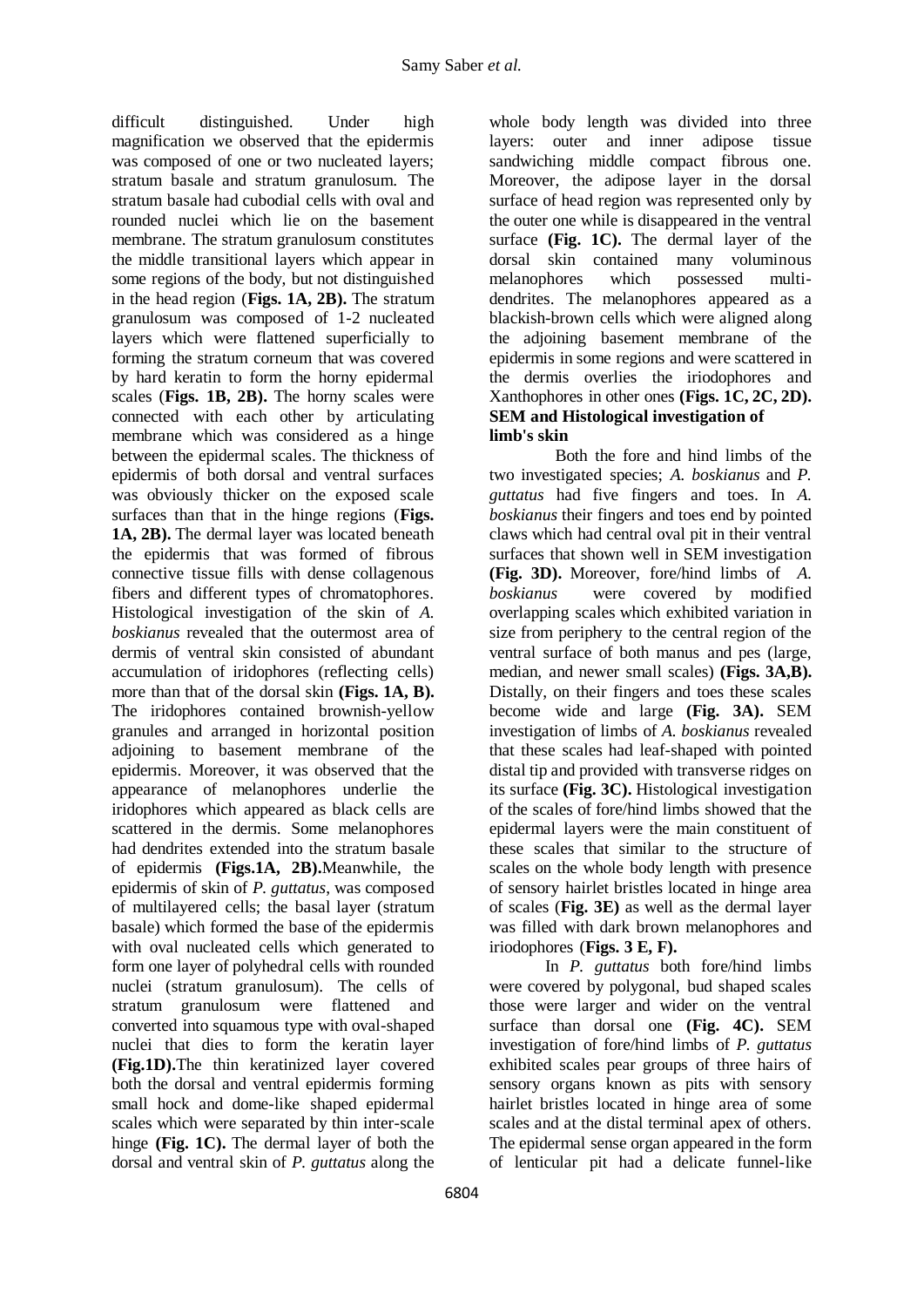structures emerging above the scale surface. The peripheral edge of the sense organs was sharply delineated and the rim was concave on the inner surface forming longitudinal furrow (LF). Each sensory pit showed the attachment of one or more hairlet bristles (**Fig. 4C).**Histological investigation of limbs of *P. guttatus* exhibited that these hairlet bristles were extension of keratin layer lay on pit that formed by invagination of epidermal layers like that of *A. boskianus* **(Fig. 3E).**However, the ventral surface of the whole length of fingers and toes of *P. guttatus* were provided with adhesion pads which were arranged proximally in transverse direction and distally these pads rearranged in radial direction **(Figs. 4 A, B, D).** SEM investigation of adhesion pads of *P. guttatus* revealed that these pads were formed

#### **Figure legends**

of clusters of setae **(Fig. 4B).** The histological investigation of adhesion pads exhibited the same structure of epidermal layers that covered the body skin. The stratum granulosum of epidermis of body skin were flattened to form the stratum corneum. While, stratum granulosum of epidermis of both manus and pes were elongated forming columnar cells with rounded nuclei filled with keratin granules in their apical portion **(Figs. 4E, G).** Meanwhile, the superficial layer of stratum granulosum of tip of fingers and toes was differentiated into multilayer of cells lack their nuclei and fill with keratin granules. Superficial to these cells, two nucleated layers were observed which protruded on the surface of adhesion pads constituting the setae **(Fig. 4F).**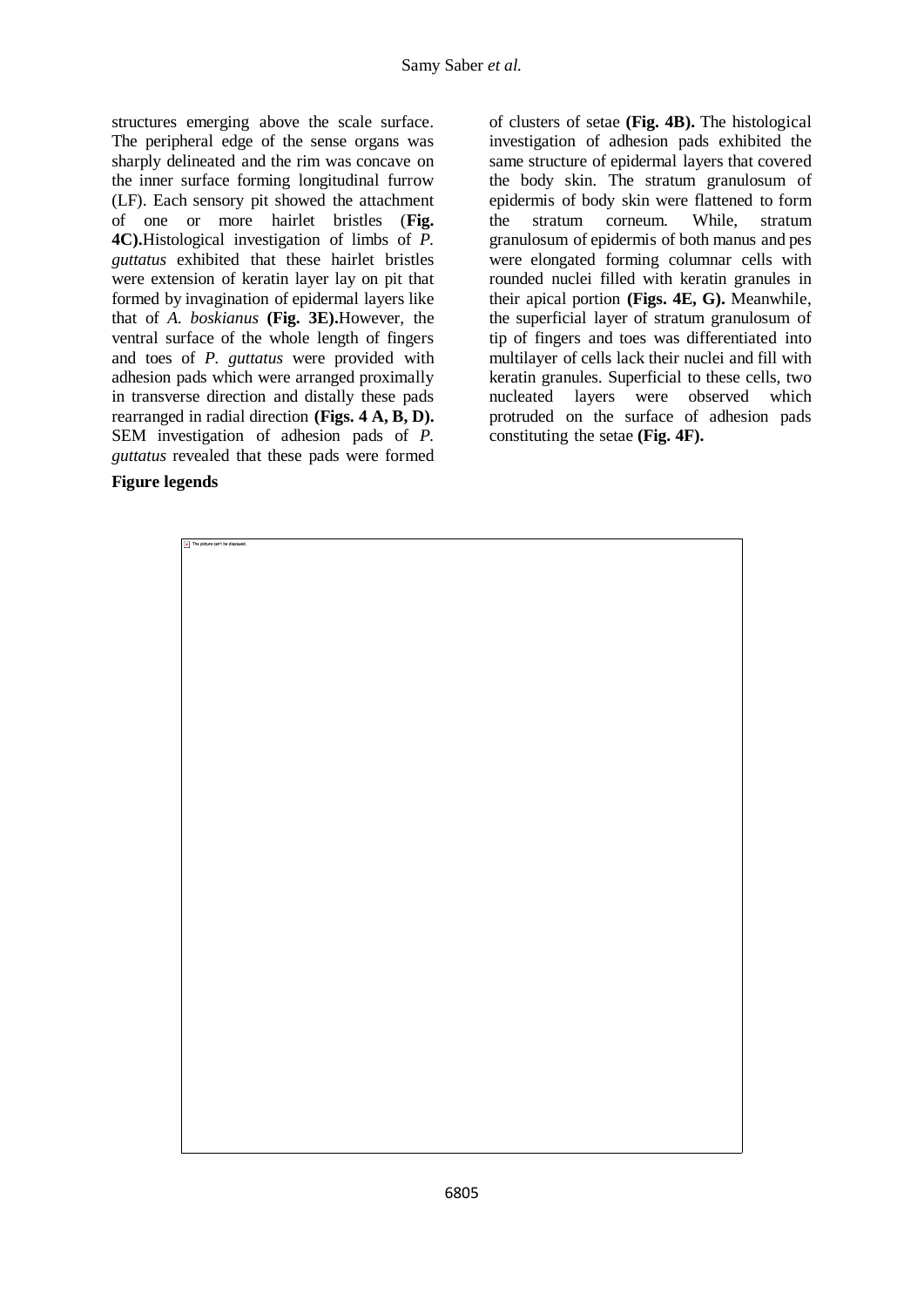#### Samy Saber *et al.*

**Fig**.1. Transverse section through head (A, dorsal surface and B, ventral surface of the *A. boskianus*, x400) and (C, dorsal surface, and D, ventral surface of the *P. guttatus*, Cx100, x400 and D, x400, x1000) showing DE, dorsal epithelium, VE, ventral epithelium, dom-like shape (double arrows), interscale hinge ( arrow), stratum basale (arrowhead), stratum granulosum (white arrow), stratum corneum (yellow arrow), collagen fibers in dermis( c), adipose connective tissue (star), melanophores (M), iridophores (I) and xanthophores (X). (Masson's trichrome stain).



**Fig**.2. Transverse section through body (A, dorsal surface and B, ventral surface of the *A. boskianus*, x100, x400) and (C, dorsal surface, and D, ventral surface of the *P. guttatus,* x100, x400) showing flattened overlapping scale (arrow), dom-like shape (double arrows), inter-scale hinge (arrowhead), collagen fibers in dermis (c), ,melanophores (M), iridophores (I) and xanthophores (X). (Haematoxylin and Eosin stain).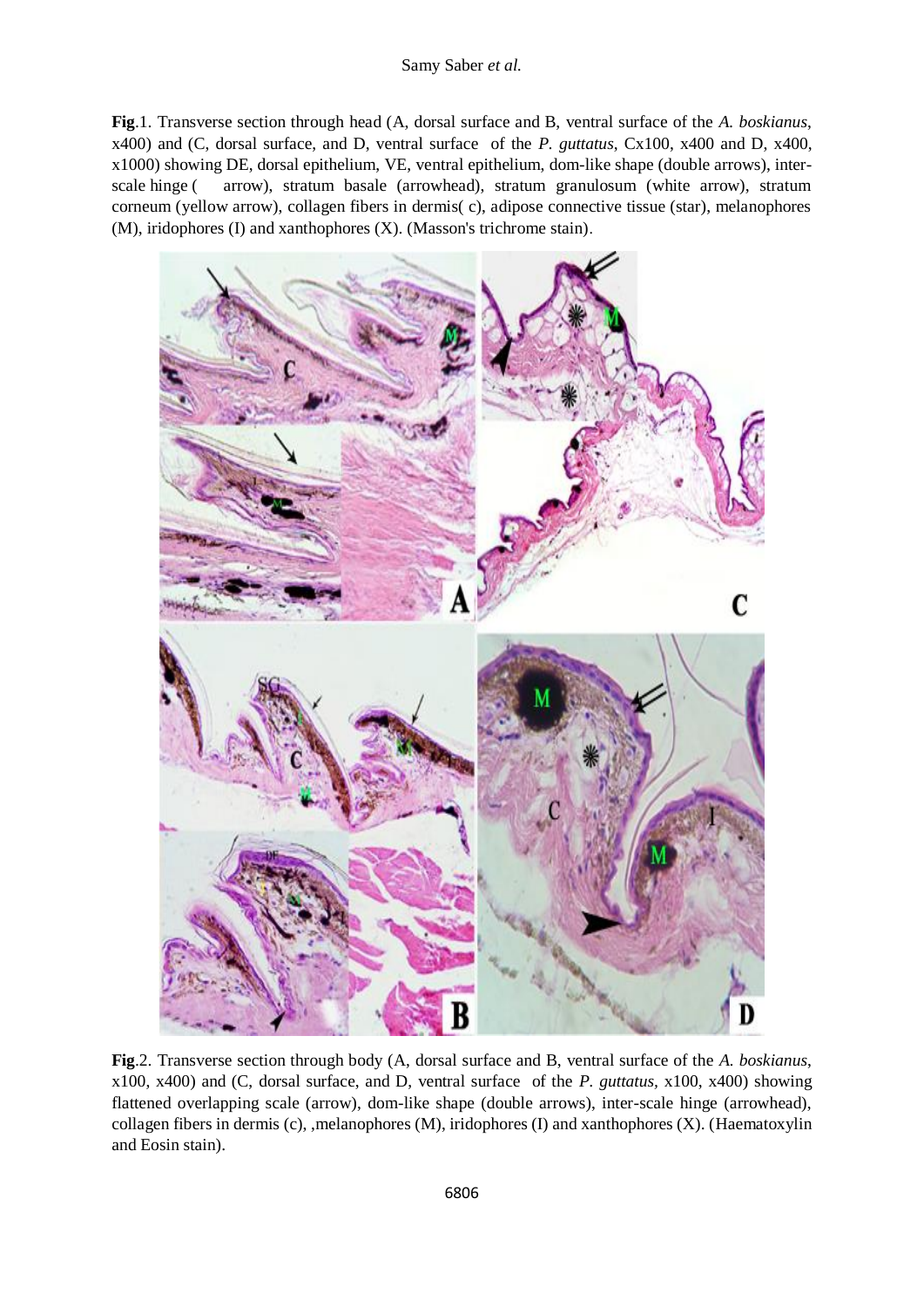

**Fig**.3. (A and B) Scanning electromicrograph of fore limb and hind limb of *A. boskianus* respectively showing large scale (white arrow) and small scales in central of ventral surface of pes (white double arrowhead), central oval pit on its claw (arrow) leaf-shaped scale (whit double arrows) and transverse ridges on the surface of scale (white arrowhead). (C) Longitudinal section through finger of *A. boskianus* showing flattened overlapping scale (double arrows) and inter-scale hinge (black arrow head), E. x100 and F. x400.(D) High magnification of the dorsal skin of fore limb *A. boskianus* showing dorsal epithelium (DE), oval nucleus of stratum basale (yellow arrowhead) melanophores (M), xanthophores (X) and collagen fibers in dermis ( C), x1000. (Masson's trichrome stain).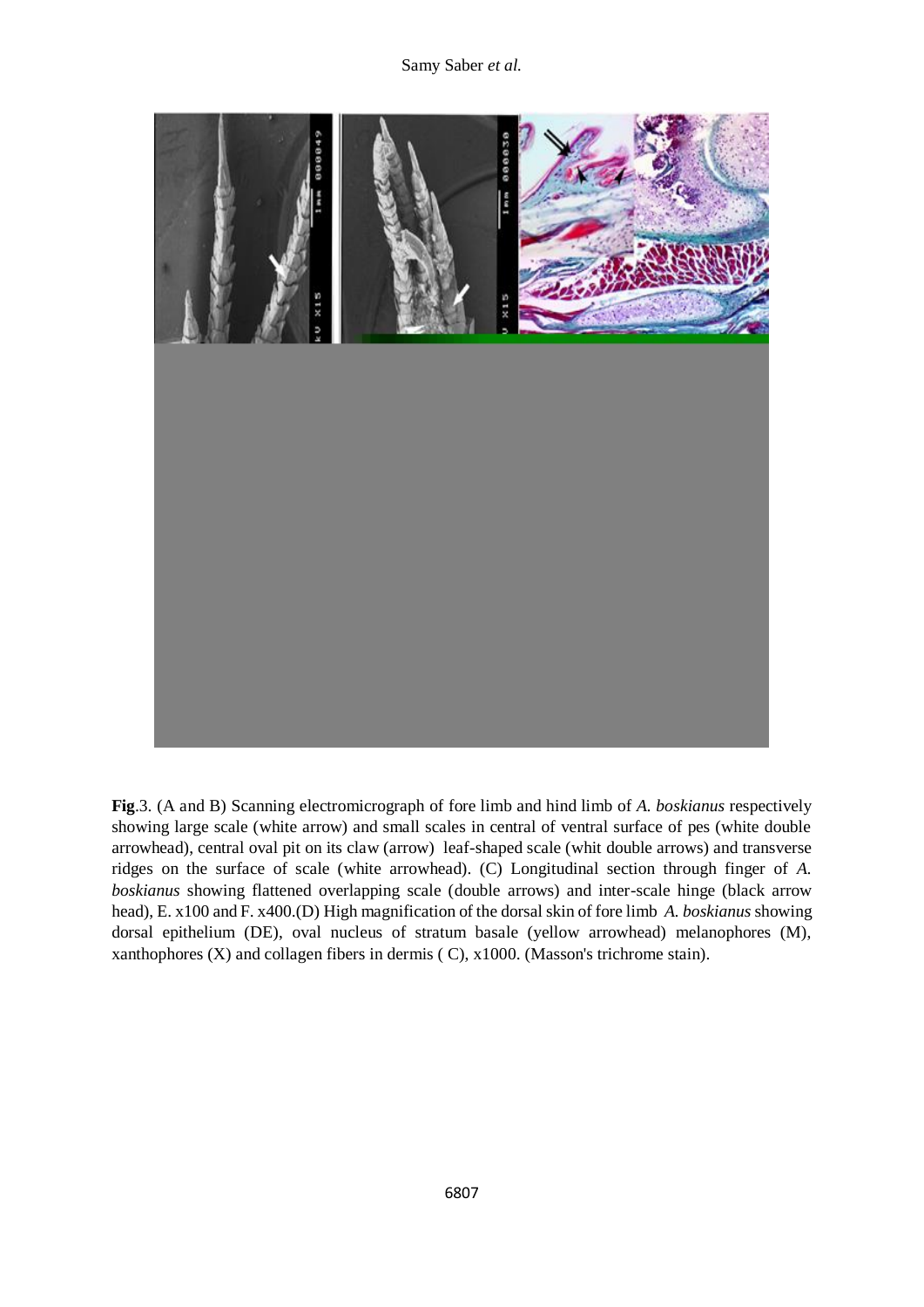

**Fig**.4. (A and B) Scanning electromicrograph of finger of *P. guttatus* showing transverse adhesion pad (TS), radial adhesion pad (RS), overlapping scale (arrow), hairlet bristle on terminal apex of scale (Hb) and cluster of setea (arrow head) (E, F and G) Longitudinal section through adhesion pads on finger of *A. boskianus* showing stratum basale (SB), stratum granulosum (SG), cells fills with keratin granules (star), setae cells (double arrows), and setae (arrowhead), x400. (Masson's trichrome stain).

#### **Discussion**

Skin represents the first line of defense against disease. Although it preserves different functional activities in avian and mammalian organism, reptiles have extraordinary structures facilitated their living in hard terrestrial environment [13] **.** The skin of two studied species; *A. boskianus* and *P. guttatus* had some variations related to its

protection against hard terrestrial life and mechanical shields which can prevent water loss during expose to ultraviolet (UV) irradiation. Both studied species depend on increasing of keratinization and pigmentation of dorsal and ventral skin. *A. boskianus* (Lizard) is diurnal insectivorous species forage in open area under direct sun-lights with sparse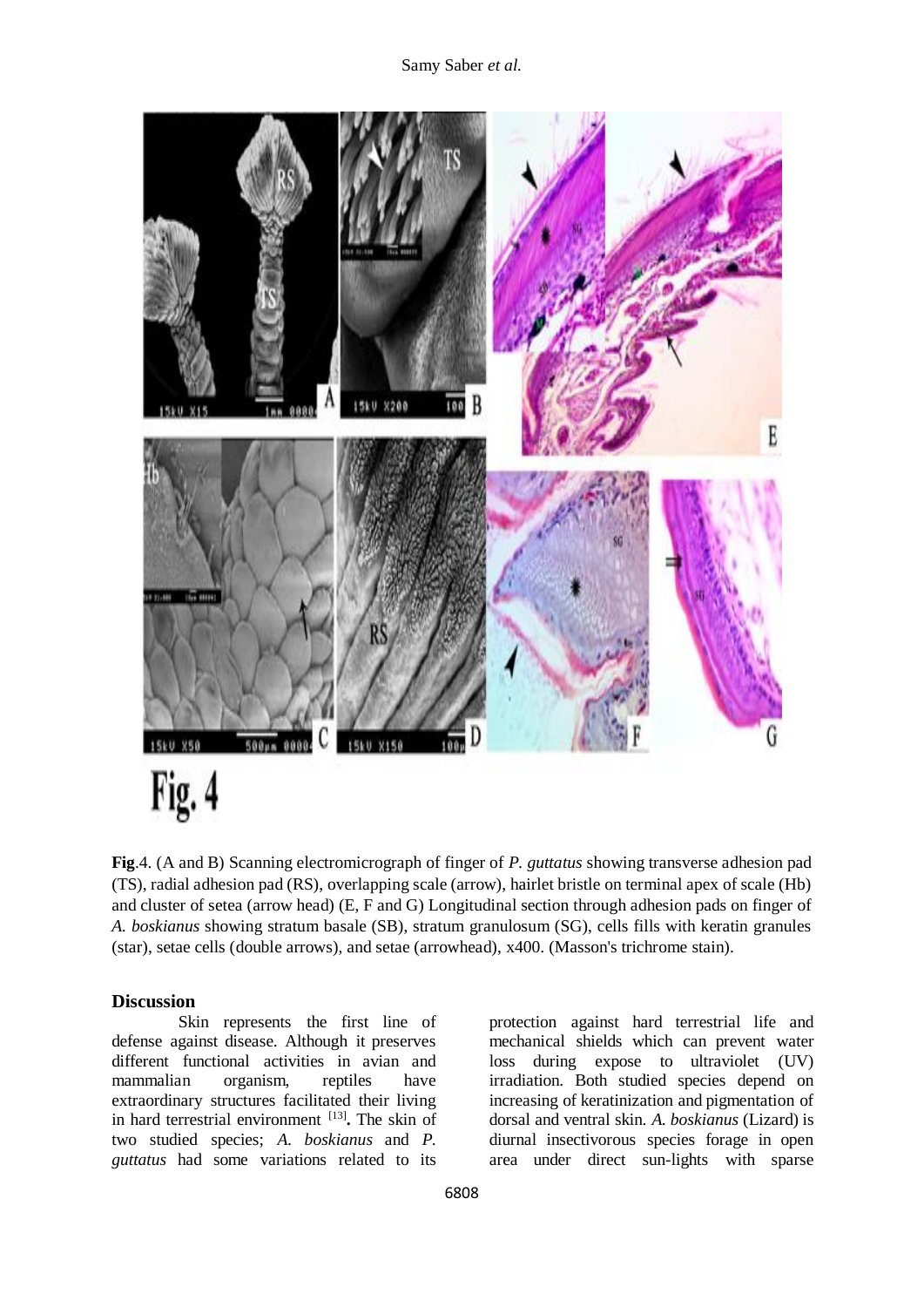vegetation and very hot sands adopting active search strategy to find food. While, *P. guttatus* (Gecko) is a diurno-nocturnal omnivorous species**,** feed on insects adopting "sit and wait" strategy and has the ability of climbing on trees, rocks and vertical surfaces. Skin of the two species was composed of two typical layers, as in other reptiles, the outer epidermis and the inner dermis. The thin epidermal layers of *A. boskianus* were covered by hard keratinized horny epidermal scales, while the epidermal layers of *P. guttatus* were well distinguished and covered by soft keratinized layer. The composition of epidermal layers of *A. boskianus* adopted to protect the animal against water loss and offer protection from abrasion in the terrestrial area and as mentioned in the skin of lizards and snakes  $[14,15]$ . **.** This result is in accordance with those of **Alibardi** [16] who reported that the outer surface of lizards and snakes was consisted of a strongly cornfield epidermis, which provided stiffness for the scale. While, the composition of epidermal layers of *P. guttatus* were accommodates to high pressure during scape under rocks from predation. Moreover, in *P. guttatus* the scales were non-overlapping along the whole length of the body with dome-like shaped on head region, while in *A. boskianus* the scales were overlapping and articulated with each other by thin hing. This arrangement of epidermal scales on the body of the two studied species facilitates the mobility of body during food foraging [17,18]. Complex skin pigmentation patterns are exhibited by various vertebrate animals. The distribution of skin pigments is the main factor which determines the ultimate pigmentation pattern of a species  $[19]$ . In the present study the dermis of *A. boskianus*, was the deeper layer of collagenous connective tissue with a rich supply of blood vessels and nerves, while, the dermis of *P. guttatus* was formed of both collagenous and adipose tissue. The collagenous tissue acts as a barrier of water loss and solar radiation that was more distinguished in the dermis of *A. boskianus*. The adipose tissue which was represented by two layers in the skin of the nocturnal *P. guttatus* serves as heat reservoir [17, 18] Three types of chromatophores; melanophores, iridophores and xanthophores were distinguished in the skin of both studied species. As it was the case with other species of reptiles and amphibians in the results of [20] and in  $\overline{A}$ *. orientalis* in the results of  $[21]$  who added

that the chromatophores were not organized in a functional chromatophoric unit.In *A. boskianus*, the melanophores were black, large and have dendrites invaginates in the stratum basale of epidermis. The iridophores (reflecting pigments) were scattered in the dermis with large number in ventral skin than the dorsal one. In *P. guttatus*, melanphores were larger, blackish brown and scattered within dermis beneath the iridophores which was with less number in *P. guttatus* than that of *A. boskianus*. xanthophores (absorbing pigment) were more prominent in *P. guttatus* than that of *A. boskianus* in agreement with the result of [21,22] The variation in distribution of chromatophores within the dermal layer of skin of both studied species allow them to blend into the background of their natural eniverment (camouflage) as a defense mechanism from the major predators e.g. birds and other reptiles both of which have well developed color vision. Moreover, numerous Iridophores (light- reflecting cells) was observed in ventral skin of *A. boskianus*  more than that in *P. guttatus*. This type of pigmentation may be reflecting the rays that radiate from ground during the foraging of *A. boskianus* in open area at day light. Meanwhile, *P. guttatus* (Gecko) is a diurno-nocturnal species mostly active at night and requires absorption of energy that reflected from the ground by the xanthophores (light-absorbing pigment cells) in its ventral skin than that in *A. boskianus*. However, the previously mentioned results confirmed that the scale morphogenesis and different types of chromatophores of the two studied species reflect a great adaptation to environmental habitat and foraging habits. Meanwhile, in the present study we observed another adaptation in these studied species, each of species possesses different tools for walking to facilitate searching about their prey. In *A. boskianus*, their limbs end by curved and pointed claws that aids in burrowing in sand and allow walk freely and rapidly to catching their prey or escape from predators. It's holding ability increase by presence of pits in ventral surface of claw. While, the *P. guttatus*, their limbs possessed adhesion pads at the distal end of finger and toes. These pads exhibited different direction; transversally on finger or toes and radially on its distal end. Moreover, that pad was formed of cluster of seta. The different arrangement of cluster of setae on the finger of *P. guttatus* gave easily attach and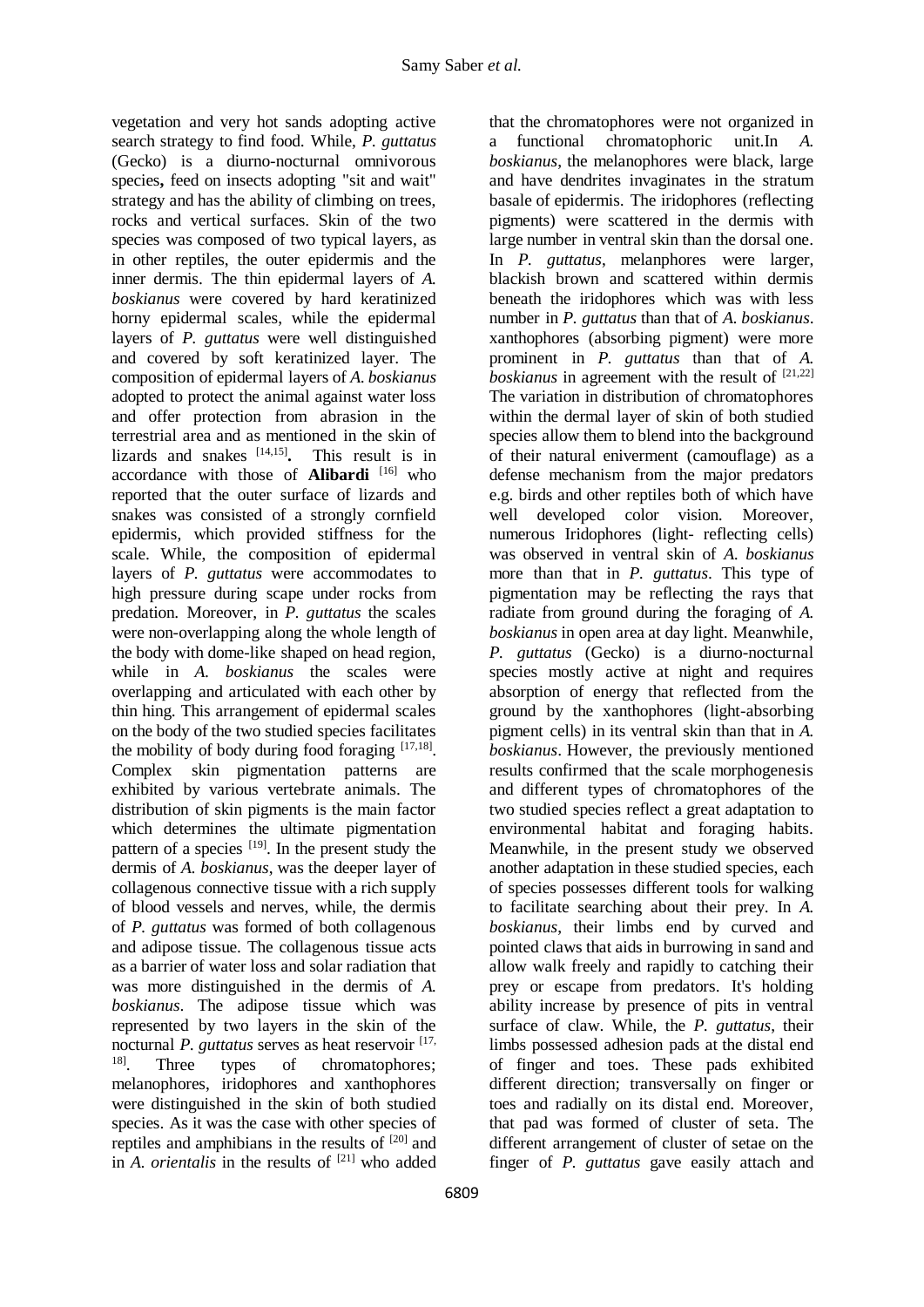detach from the surface thereby it acted as adhesion pads allow climbing on vertical surfaces. Our study also demonstrated that there were two nucleated cells at the base of setae which acted as setae cells. These setae cells were differentiated from the superficial layer of stratum granulosum of fingers and toes of *P. guttatus*. The deformations of setae cells produce bioelectrical changes that important in sensation of the external stimuli and play a role in attachment and detachment of gecko. **Guo** *et al.* [23] discussed the theory of the mechanism of adhesion of millions of setae on the toes of geckos and provided new ideas for designing and fabricating synthetic setae. Moreover, in the present study we detected epidermal sensory organs (hairlet bristles) on the terminal apex of scales that covering the fingers and toes of *P. guttatus*. These hairlet bristles acted as mechanoreceptors may increase sensitivity of gecko to any external stimuli beside the setae. **Ananieva** *et al***.** [24] mentioned that it serves several functions as mechano and thermoreceptors and possibly sensitivity to humidity. **El-Sayyad** *et al***.** [25] recorded that the emergent of sensory hairlet structure with the advancement of growth facilitated in performing mechanical and sensory functions to accommodate with their habitat. **Darwish** [17] reported that the dorsal and ventral small scale of *P. guttatus* possessed two epidermal lenticular sense organs located its distal peripheral apex.

In conclusion, examination of the skin of the two studied reptile species revealed great variations in the pattern of distribution and arrangement of scales along the whole body surfaces. Also, claws, adhesion pads and sense organs along the fore/hind limbs and their fingers and toes exhibit great variation and act as tools for walking on land or adhesion on vertical surfaces of each species reflecting the adaptation of each animal with its foraging activities.

### **References:**

- 1. **Kardong K V (2009):** Vertebrates: Comparative Anatomy, Function, Evolution. 7<sup>th</sup> ed., Boston: McGraw-Hill, Amazon. P.816.
- 2. **Chang C, Wu P, Baker R E, Maini P K, Alibardi L and Chuong C (2009):** Reptile scale paradigm: Evo-Devo, pattern

formation and regeneration. Int. J. Dev. Biol., 53: 813-826.

- **3. Chuong C M, Nickloff B J, Elias P M, Goldsmith L A, Macher E, Maderson P A and Sundberg J P (2002**): What is the 'true' function of skin. Exp. Dermatol., 11: 159- 187.
- 4. **Hildebrand M and Goslow G (2001):** Analysis of Vertebrate Structure (5<sup>th</sup>) ed). John Wiley and Sons, New York**.**
- **5. Kuriyama T, Mryaj I K, Sugimoto M and Hasegawa M (2006):**  Ultrastruc ture of the dermal chromatophores in a lizard (Scincidae: *Plestiodon latiscutatus*) with conspicuous body and tail coloration. Zool. Sci., 23: 793-799.
- 6. **Alibardi L (2013):** Observations on the ultra-structure and distribution of chromatophores in the skin of chelonians. Acta Zool., 94: 222-232.
- 7. **Leydig F (1868):** Uber organe eines sechten sinnes nove. Acta Acad. Carol. Dresden, 34:1-108.
- 8. **Scortecci G (1941):** Recettori degli agamidi. Mem. Ital. Sci. Nat., 10: 209- 326.
- 9. **Barrett R, Maderson P F A and Maszler R M (1970):** The pit organs of snakes. In: Biology of Reptilia Gans. C.(ed.). Academic Press, London, Pp:277-314**.**
- 10. **Landmann L (1975):** The sense organs in the skin of the head of squamata (reptilian). Israel J. Zool., 24: 99-135.
- **11. De Haan CC (2003):** Sense-organ-like parietal pits found in Psammophiini (Serpentes, Colubridae). Comptes Rendus Biologies, 326: 287- 293.
- 12. **Drury R A, Wallington E A and Cancerson R (1980):** Carlton's Histopathological Techniques. 4 th Ed., Oxford University Press, Oxford, London, New York.
- 13. **Russell P J W, olfe S L, Hertz P E, Starr C and McMillan B (2008):** Biology: the dynamic of science. Belmont, Calif: Brooks/Cole, England. p.145.